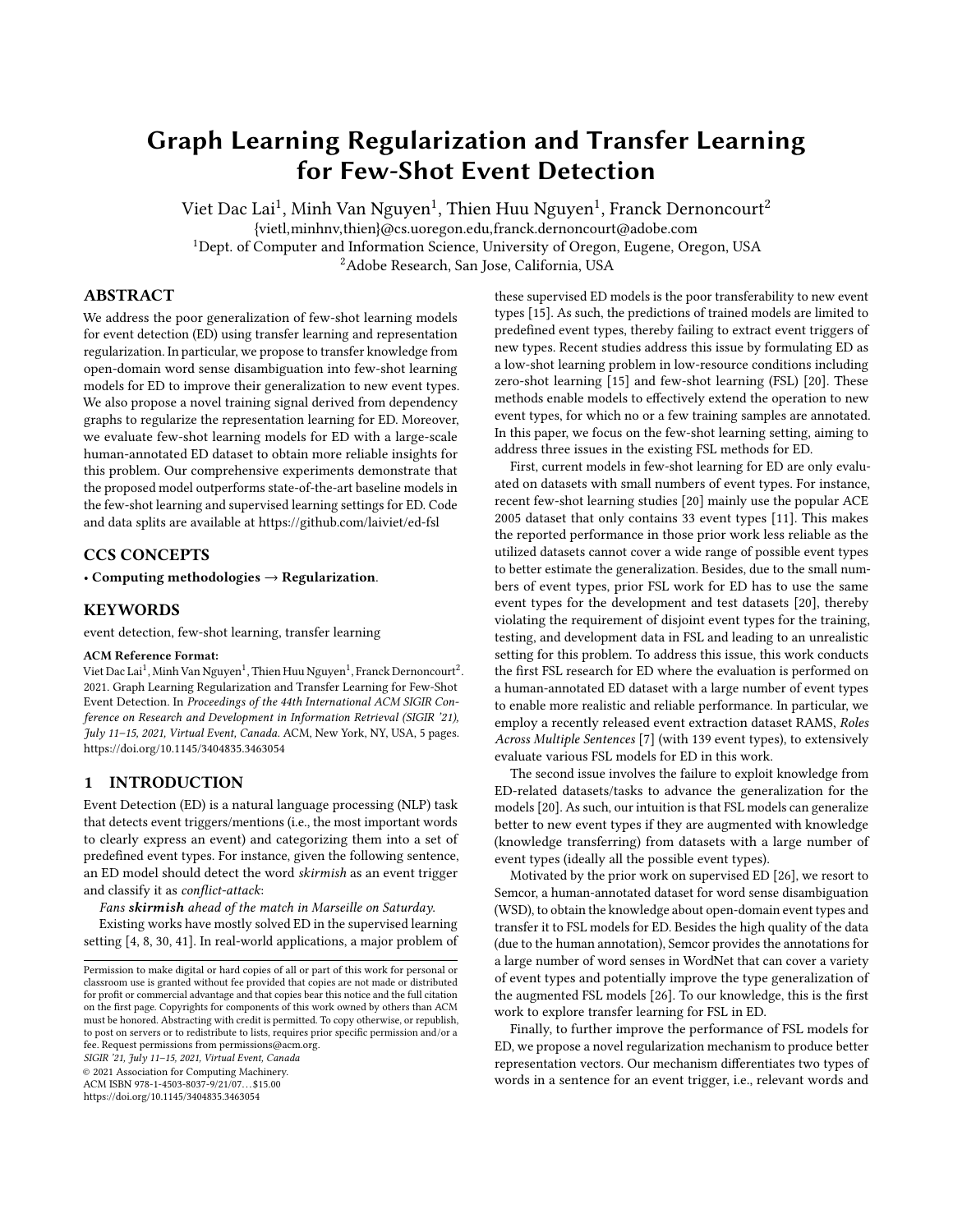irrelevant words. On the one hand, we argue that the representation vector for the event trigger should be computed mainly based on the relevant words. On the other hand, we expect that the irrelevant words can also provide useful training signals for ED models by introducing constraints to force these words to not contribute significantly to the learned hidden vectors. As such, in addition to inducing hidden vectors based on the relevant words, we propose to obtain representation vectors from every word in the sentence (i.e., including both relevant and irrelevant words). To minimize the contribution of the irrelevant words, we then introduce a regularization term to enforce the similarity between the hidden vectors from the relevant words and the whole sentence. Our extensive experiments demonstrate the effectiveness of the proposed techniques for ED, leading to a state-of-the-art performance in both FSL and supervised learning settings.

#### <span id="page-1-1"></span>2 BACKGROUND

In few-shot learning, we are given a set of labeled data  $\mathcal{D}^{train}$ corresponding to a set of classes  $\mathcal{Y}^{train}$ . A learning model has to exploit knowledge from this data so later it can predict on a completely new set of classes  $\mathcal{Y}^{test}$  (with the labeled data set  $\mathcal{D}^{test}$ ), in which only a few annotated samples (e.g., 5 or 10) is provided for each new class. As such, the model is trained over a set of classes  $\mathcal{Y}^{train}$ , then it is tested on  $\mathcal{Y}^{test}$  which is disjoint from  $\mathcal{Y}^{train}$ .

Few-Shot Learning To emulate the above setting, we follow the conventional episodic training [\[38\]](#page-4-10) to sample training tasks. In each training episode (i.e., training iteration), we sample a subset of N classes Y from  $y^{train}$ . For each class  $t_i \in Y$ , we sample  $K + Q$  examples of which  $K$  examples serve as training data, and examples are used for testing data. Gathering training data and testing data for all classes, we have a meta-training set and a metatesting set. In the literature, they are also called support set and query set respectively. In each training episode, the parameters of a learner are updated based on the loss over the query set.

Once we have a meta-trained model, the same episodic sampling process is employed multiple times over the  $\mathcal{D}^{test}$  to evaluate how quickly the model adapts to a brand-new set of classes. In particular, we first sample N classes from  $\mathcal{Y}^{test}$ , then, we sample K examples per class as the support set and  $Q$  examples per class as the query set. To clarify, the N-way K-shot few-shot learning setting refers to the task of making prediction over the query set, given a support set of  $N \times K$  examples **during meta-testing**.

Framework Following prior works in ED [\[33\]](#page-4-11), we add an additional NULL class in every task to indicate a not-an-event class. Thus, the FSL ED problem can be formulated as  $N+1$ -way K-shot few-shot classification problem. We employ the following general metric-based framework for FSL with two following components:

**Instance Encoder:** Given a sentence of N words  $s = \{w_1, ..., w_N\}$ and the position *a* of the trigger word  $w_a \in s$  for some example/instance. We employ a deep neural network, denoted by a function  $f$ , to encode the instance into a fixed-dimension representation vector  $f(s, a) \in R^d$ .

Few-shot Classifier: A prototype is a representative vector  $c$ for each class appearing in the support set (called the prototype vector for the class). It can be an average [\[35\]](#page-4-12) or a weighted sum with query-based attention weights [\[10\]](#page-4-13) of vectors from the support set. Then, by computing the distance between the representation vector of a query instance  $q = (s^q, a^q, t^q)$  and the prototype vectors, we can obtain a distance-based distribution over the possible classes in the current episode for q:  $P(y = t^{j} | q, S) = \frac{e^{-D(f(s^{q}, a^{q}), c^{j})}}{\sum_{i} N+1 - D(f(s^{q}, a^{q}))}$  $\frac{e^{L(y(s), a^t), c^t}}{\sum_{k=1}^{N+1} e^{-D(f(s^q, a^q), c^k)}},$ where  $D$  is a distance function (e.g. Euclidean distance [\[35\]](#page-4-12), cosine similarity [\[38\]](#page-4-10)),  $c^k$  is the prototype vector for the k-th class [\[35\]](#page-4-12). Given this distribution, the loss function  $L_{FSL}$  to train the FSL models is the negative log-likelihood computed for each query instance  $q: L_{FSL} = -\log P(y = t^q | q, S)$ 

## 3 PROPOSED MODEL

Instance Encoder To differentiate between relevant words and irrelevant words, the instance encoder component in our model first focuses on relevant words in sentences to achieve this goal. As such, to identify the relevant words for an event trigger candidate in a sentence, we rely on the structure of the arguments of the trigger candidate where arguments have been shown to provide useful information to identify the event trigger [\[25\]](#page-4-14). In particular, we use the dependency parsing tree and their argument-related dependency paths to compute the representation vector for the trigger candidate. Given the sentence  $s = w_1, w_2, \ldots, w_N$  and the trigger position  $a$ , we first embed  $s$  using the BERT model  $[6]$  to produce a representation vector  $h_i^0$  for each word  $w_i \in s$ . Next, to induce hidden representation using the relevant words for the trigger, we build a pruned dependency graph following two steps:

Given a sentence, we first obtain its dependency tree. Then we convert it into an undirected graph by eliminating all directions and inserting self loops. This process results in a full dependency graph  $G = (V, \mathcal{E})$ .

Having a list of all entity mentions in the sentence, we find all the paths from the trigger candidate to the entity mention words. Then we eliminate all the edges of  $G$  that do not belong to any of the above paths, leading to a pruned dependency graph  $\mathcal{G}' = (\mathcal{V}', \mathcal{E}')$ . Note that  $G$  and  $G'$  involve the same set of nodes for the words in the input sentence. For convenience, let  $A$  and  $A'$  be the adjacent matrices of the graphs  ${\mathcal G}$  and  ${\mathcal G}^\prime$ , respectively. In the next step, given the graphs  $G$  and  $G'$ , we seek to induce abstract representation vectors for the nodes using GCNs [\[18\]](#page-4-16). As such, the GCN model in our work involve several hidden layers in which the representation vector of the  $i$ -th node/word at the  $l$ -th layer is computed as follow:

<span id="page-1-2"></span>
$$
h_i^l(G^{(\cdot)}) = \text{ReLU}(d_i^{-1} \sum_{j=1}^N A_{ij}^{(\cdot)} W^l h_j^{l-1} + b^l)
$$
 (1)

where (·) indicate which graph (i.e.,  $G$  or  $G'$ ) to be used,  $d_i =$  $\sum_{j=1}^{N} A_{ij}^{(\cdot)}$  is the degree of the node  $w_i$ ,  $W^l$ ,  $b^l$  are learnable parameters  $[18]$ , and  $ReLU$  is the Rectified Linear Unit.

Finally, to embed the trigger candidate  $\boldsymbol{w}_a$  into a representation vector, we concatenate the hidden vectors of the trigger candidate from BERT  $h_a^0$  and all GCN layers  $h_a^k(G')(k>0)$  (based on  $G'$ ), then feed it to an one-layer feed-forward neural network:

<span id="page-1-0"></span>
$$
f(s, a) = v(G') = W \tanh([h_a^0, h_a^1(G'), \cdots, h_a^L(G')]) + b \qquad (2)
$$

where  $W$ ,  $b$  are trainable parameters;  $L$  is the number of GCN layers. For convenience, the encoder with BERT and GCN as in Equation [2](#page-1-0) is called the BERTGCN model to contrast with the BERTMLP model where  $f(s, a)$  is only set to  $Wh_a^0 + b$  (i.e., not using GCN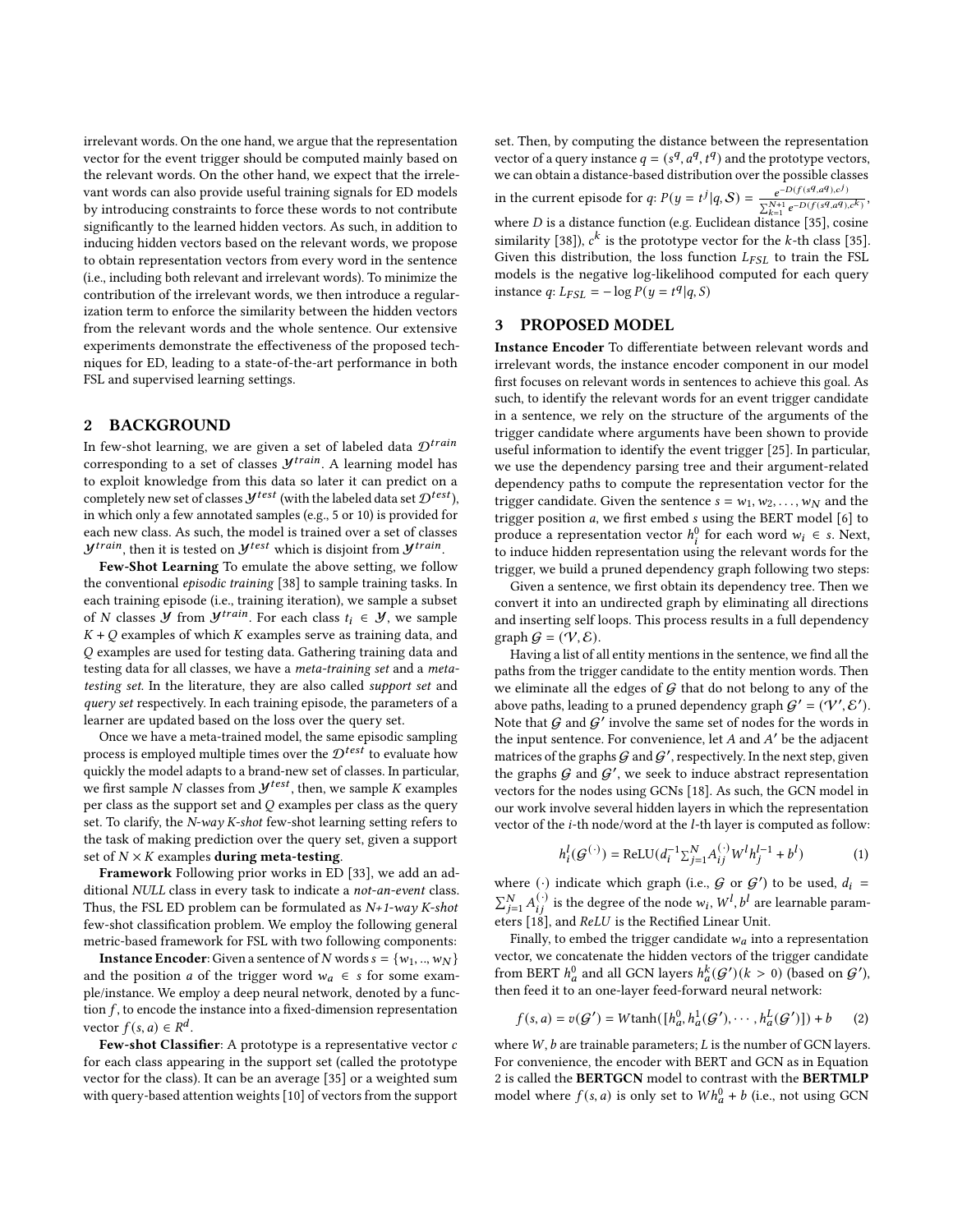model). Note that BERTMLP is also one of the current state-ofthe-art models for ED [\[21\]](#page-4-17).

Graph-based Regularization Our target is to regulate the representation learning based on dependency graphs, aiming to eliminate the contribution of irrelevant words. By introducing the pruned graphs, we have partially achieved this goal. However, irrelevant words might still contribute to the representation vectors in the model due to the BERT encoder that is run over the entire input sentence. To further constrain the contribution of irrelevant words for representation learning, we seek to impose a similarity requirement over representation vectors obtained via the pruned tree  $\mathcal{G}'$ and the full tree  $G$ . In other words, we ensure that adding irrelevant words in the pruned tree does not change representation vectors significantly.

To implement this idea, given the full dependency graph  $G$  and the pruned graph  $G'$ , we first obtain two representation vectors V and  $V'$  for the input sentence s based on  $G$  and  $G'$  respectively via:

$$
m^{l}(\mathcal{G}^{(\cdot)}) = \max_{i} (h_1^{l}(\mathcal{G}^{(\cdot)}), \cdots, h_N^{l}(\mathcal{G}^{(\cdot)}))
$$
  

$$
V^{(\cdot)} = \text{concat}(m^{1}(\mathcal{G}^{(\cdot)}), \cdots, m^{L}(\mathcal{G}^{(\cdot)}))
$$
 (3)

In the next step, to limit the contribution of irrelevant words, we enforce the similarity between  $V$  and  $V'$  by adding the KL divergence, i.e.,  $L_{GRAPH} = KL(\sigma(V), \sigma(V'))$ , between them into the overall loss function for minimization ( $\sigma$  is the softmax function to obtain distributions for the KL divergence).

Transfer Learning Our goal is to improve the generalization of the FSL ED model by transferring open-domain knowledge from WSD into the FSL ED model. Prior work on transfer learning for ED employs a matching method [\[26\]](#page-4-9) which presents two separate neural networks with identical architecture and different parameters for ED and WSD. In each training iteration, a task is sampled and the model for that task is trained [\[26\]](#page-4-9) using the cross-entropy loss (called ALTERNATE training). In addition, transfer learning is achieved by introducing an auxiliary loss to enforce the similarity between hidden vectors generated by the two models on the same sentences. However, directly applying this method for FSL might result in a drastic reduction of performance. First, the vectors generated by the two models might be mismatched due to the semantic difference of the tasks. Second, a significant difference between the learning speed of the two models requires manual calibration of learning rates during the training, leading to suboptimal solutions [\[12,](#page-4-18) [26\]](#page-4-9). This learning speed gap might be even more pronounced in FSL as FSL tends to converge faster than supervised learning. Finally, sharing an identical architecture might limit the robustness of WSD and ED models because the best model for a particular task cannot be employed. Therefore, we propose to separately pre-train the WSD model from the ED model that allows the WSD model to inherit the best WSD architecture to produce effective representations for sentences upfront. The ED model is trained afterward, acquiring the transferred knowledge from the WSD model. In this way, the learning rate gap issue is also automatically avoided to enhance the ED performance.

Formally, we employ two separate deep neural networks whose encoders are denoted as  $f_{ed}$  and  $f_{wsd}$  for ED and WSD, respectively. We have two datasets:  $D_{ed} = \{(s_i^{ed}, a_i^{ed}, t_i^{ed})\}$  for ED and  $D_{wsd} =$  $\{(s_i^{wsd}, a_i^{wsd}, t_i^{wsd})\}$  where the notation of  $(s, a, t)$  are similar for

two tasks  $[26]$ . They stand for a sentence s, the position  $a$  of a candidate anchor word in  $s$ , and the golden label  $t$  (i.e., an event type in ED and a word sense in WSD).

First, we train a WSD model using WSD data. The parameters of the trained WSD model will be fixed and its knowledge will be later transferred to the ED model:

$$
f_{wsd}^* \leftarrow \underset{f_{wsd}}{\text{argmin}} \sum_{(s,a,t) \in D_{wsd}} L(f_{wsd}(s,a), t)
$$

Second, we train the ED model. In each ED training iteration, we sample an instance  $(s, a, t)$  from either  $D_{ed}$  or  $D_{wsd}$ , then feed it to the two model encoders to get two corresponding representations  $v^{ed}$  and  $v^{wsd}$  (using Equation [2\)](#page-1-0). Finally transfer learning regularization from WSD to ED is performed by minimizing the KL divergence between  $v^{ed}$  and  $v^{wsd}$  (i.e., to promote the representation similarity over the same example  $(s, a)$ ):  $L_{WSD}$  =  $\bar{KL}(\sigma(f_{ed}(s,a)), \sigma(f_{wsd}^*(s,a)))$ . Finally, to train the proposed model, we minimize the combination of the proposed losses with  $\alpha$ ,  $\beta$  as two trade-off coefficients:  $L = L_{FSL} + \alpha L_{WSD} + \beta L_{GRAPH}$ .

#### 4 EVALUATION

Datasets: We evaluate our methods on two ED datasets. First, as presented in the introduction, to enable a more realistic evaluation for FSL ED models, we employ the RAMS dataset (recently released by [\[7\]](#page-4-8)) that provides human annotation for a large number of event types, involving 9124 examples/triggers for 139 event types. As RAMS is originally divided (for train/dev/test data portions) for traditional supervised learning, we first combine the data portions and re-split RAMS based on event types to facilitate FSL evaluation.

Second, to further evaluate the ED models in the traditional supervised learning setting, we utilize the widely used ACE-2005 dataset [\[39\]](#page-4-19) that annotates 33 event subtypes. As discussed in [\[21\]](#page-4-17), using the same data preprocessing is crucial for a fair comparison between methods on ACE-2005. To this end, we use the exact data split (i.e., train/dev/test) and data preprocessing provided by [\[21\]](#page-4-17), the current state-of-the-art ED model for model evaluation on ACE-2005 in this work. Finally, we employ the Semcor dataset for WSD [\[28\]](#page-4-20) (annotated with word senses in WordNet 3.0 [\[27\]](#page-4-21)) to pre-train the WSD model for our transfer learning component.

Hyperparameters: We select the hyper-parameters for the proposed model based on the performance on the development set of RAMS. We employ the BERT-base-cased version of BERT and use the hidden vectors of the top  $M = 4$  layers for the representation vectors  $h_i^0$ . For the GCN model, we stack  $L = 2$  GCN layers; each has 512 hidden units. The dimensionality  $d$  of the representation vectors  $f(s, a)$  for instances is set to 128. We use the state-of-the-art BERT-based WSD model in [\[13\]](#page-4-22) to pre-train the WSD model for transfer learning in this work. Our FSL models are trained in 6000 episodes and tested with 500 episodes. The learning rate for FSL models is set to  $2e10^{-4}$  with the Adam optimizer.

FSL setting: We evaluate all the models using the 5+1-way 5 shot FSL setting. As the previous study has observed that training FSL setting with a larger  $N^{train}$  results in better performance dur-ing testing [\[35\]](#page-4-12), we sample  $N^{train} = 20$  event subsubtypes in each training batch while still keeping  $N^{test} = 5$  during test time.

Baseline: We consider two classes of baseline methods for FSL ED. The first class involves FSL methods that have been designed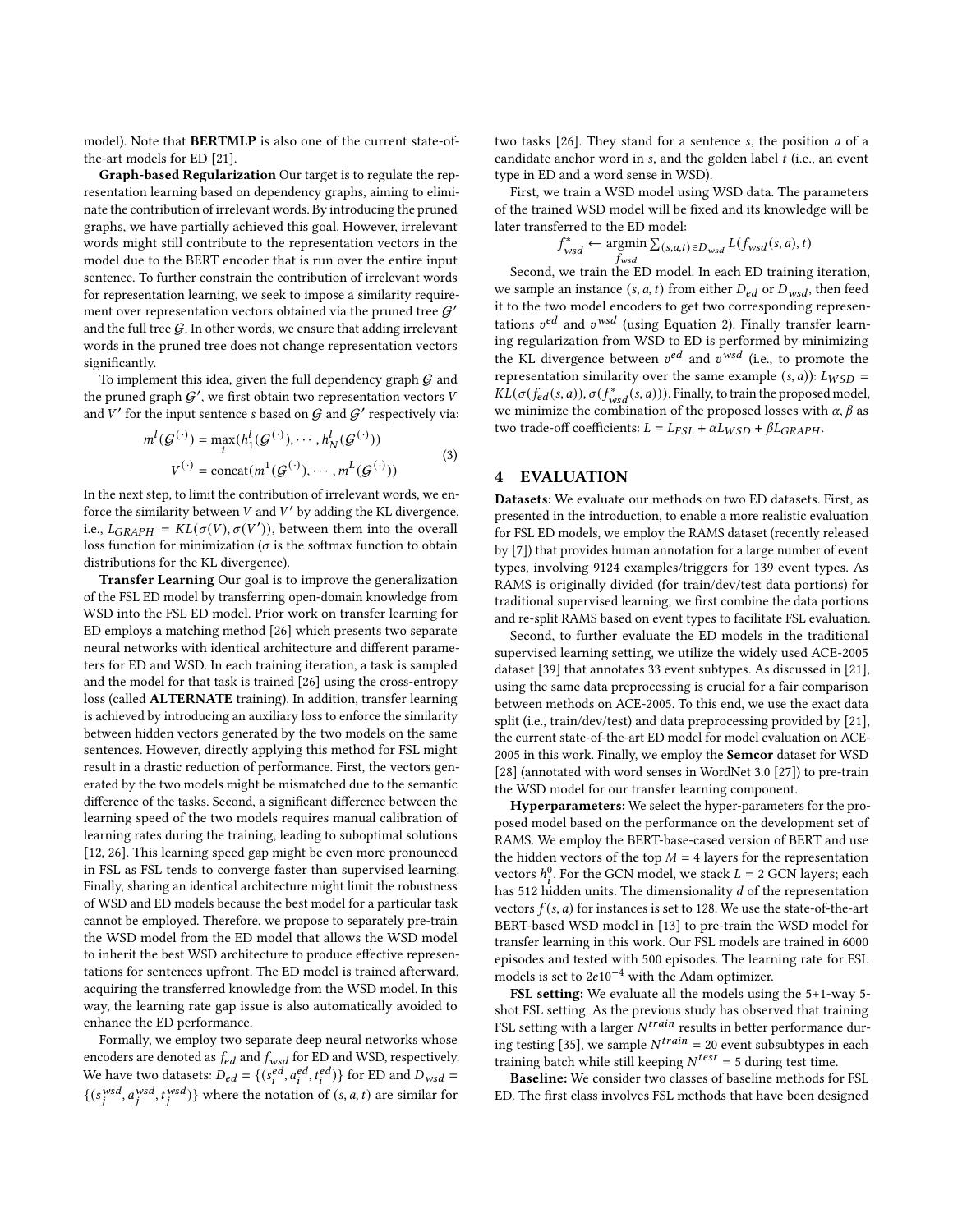<span id="page-3-0"></span>

| Model                       | <b>BERTMLP</b> |      |      | <b>BERTGCN</b> |      |      |
|-----------------------------|----------------|------|------|----------------|------|------|
|                             |                |      |      |                |      |      |
| Prototypical                | 66.5           | 70.1 | 68.2 | 69.9           | 72.4 | 71.0 |
| InterIntra                  | 67.6           | 70.9 | 69.2 | 71.1           | 73.7 | 72.4 |
| GraphTransfer (ours)   68.9 |                | 70.6 | 69.7 | 71.9           | 74.7 | 73.2 |

Table 1: Performance of FSL models with the 5+1-way 5-shot FSL on the RAMS test set.

| Model                  | P    | R    | F    |  |
|------------------------|------|------|------|--|
| GraphTransfer (full)   | 71.9 | 74.7 | 73.2 |  |
| -WSD                   | 71.4 | 74.2 | 72.7 |  |
| $-GRAPH$               | 70.8 | 73.5 | 72.1 |  |
| -GRAPH-WSD             | 69.9 | 72.4 | 71.0 |  |
| -GRAPH-WSD-Prune       | 69.1 | 72.6 | 70.7 |  |
| -FIX (using ALTERNATE) | 71.8 | 73.3 | 72.5 |  |

Table 2: Ablation study on RAMS dataset

| Model                | <b>RAMS</b> |      |      | ACE-2005 |      |      |
|----------------------|-------------|------|------|----------|------|------|
|                      | P           | R    | F    | P        | R    | F    |
| <b>DMBERT</b>        | 62.6        | 44.0 | 51.7 | 79.1     | 71.3 | 74.9 |
| <b>BERTMLP</b>       | 62.4        | 49.3 | 55.0 | 77.8     | 74.6 | 76.2 |
| <b>BERTGCN</b>       | 66.5        | 59.0 | 62.5 | 80.2     | 74.8 | 77.4 |
| Gated-GCN            | 64.8        | 64.5 | 64.7 | 78.8     | 76.3 | 77.6 |
| GraphTransfer (ours) | 66.3        | 65.8 | 66.1 | 80.3     | 78.0 | 79.1 |
|                      |             |      |      |          |      |      |

Table 3: Supervised learning performance.

for other NLP tasks, including matching networks [\[38\]](#page-4-10), prototypical networks [\[35\]](#page-4-12), hybrid-attention prototypical networks [\[10\]](#page-4-13), and relation networks [\[36\]](#page-4-23). Among these methods, the prototypical network (called Prototypical) produces the best performance in our experiments and we will use it to represent the first class of baselines in this work. Note that the selection of prototypical networks will also determine the distance function  $D$  in Equation [2.](#page-1-1) Second, we also utilize InterIntra, the current state-of-the-art technique for FSL ED in [\[20\]](#page-4-6) as the baseline. Finally, we examine both BERTMLP and BERTGCN as the instance encoders for FSL models in this work.

#### 4.1 Few-Shot Learning Evaluation

Result: Table [1](#page-3-0) compares the baseline FSL models without proposed method (called GraphTransfer) on the RAMS test set. The first observation is that the GCN-based encoder BERTGCN is significantly better than the non-graph encoder BERTMLP across different FSL methods, thus highlighting the benefits of GCN for FSL ED. More importantly, the proposed model significantly outperforms all the baseline models with  $p < 0.05$ . The consistent improvement for both instance encoder architectures demonstrates the effectiveness of the proposed FSL models for ED in this work.

Ablation study: Our proposed method GraphTransfer involves two main components: (i) transferring learned knowledge from pre-trained WSD task (WSD) and (ii) graph-based regularization (GRAPH). We also propose the fix training strategy, called FIX, to pre-train the WSD model for transfer learning (i.e., in contrast to the ALTERNATE method in [\[26\]](#page-4-9)), and the use of relevant words derived from the pruned graph for prediction (Prune). To analyze the contribution of these components, we incrementally remove these components from the full model and reevaluate the remaining models. Note that by eliminating the WSD component, we also exclude the FIX strategy due to their dependency.

Table [2](#page-3-0) presents the performance of 5+1-way 5-shot few-shot learning on RAMS. As shown in the table, eliminating either WSD or GRAPH significantly hurts the performance of the model. In addition, the performance is further reduced when the full dependency graph is used to compute the instance representations (i.e., instead of using the pruned graph equation [1\)](#page-1-2). Finally, excluding the FIX training strategy in transfer learning (i.e., using ALTERNATE in [\[26\]](#page-4-9) instead) also leads to significantly reduced performance.

# 4.2 Supervised Learning Evaluation

Baseline: We compare our proposed model against current stateof-the-art models for ED in the supervised learning setting on the ACE-2005 dataset, including DMBERT [\[40\]](#page-4-24) (a BERT-based model with dynamic pooling), BERTGCN (as presented above), and BERTMLP and Gated-GCN [\[21\]](#page-4-17). Note that Gated-GCN also uses BERT and it is the current state-of-the-art ED model for supervised learning with our dataset setting on ACE-2005. For completeness, we also provide Gate-GCN 's performance on RAMS in the supervised learning setting using its original data split.

Result: Table [3](#page-3-0) reports the performance of the models. It is clear from the table that the proposed model significantly outperforms all baseline models with large margins over the current best model, i.e., 3.6% on RAMS, and 1.5% on ACE-2005, thereby further confirming the effectiveness of the proposed model for ED.

## 5 RELATED WORK

Early studies have addressed ED via the supervised learning setting [\[1,](#page-4-25) [4,](#page-4-1) [8,](#page-4-2) [14,](#page-4-26) [17,](#page-4-27) [23,](#page-4-28) [29](#page-4-29)[–33\]](#page-4-11). Extending ED to unseen event types is an emerging direction for which several approaches have been proposed, including bootstrapping [\[16\]](#page-4-30), self-training [\[24\]](#page-4-31), zeroshot learning [\[15\]](#page-4-5), distant supervision [\[3,](#page-4-32) [37\]](#page-4-33), and FSL [\[19,](#page-4-34) [20\]](#page-4-6). FSL promotes effective learning from small numbers of examples for new types. The major approaches include metric learning [\[5,](#page-4-35) [10,](#page-4-13) [35,](#page-4-12) [36,](#page-4-23) [38\]](#page-4-10) and meta-learning [\[9,](#page-4-36) [22\]](#page-4-37). Finally, several studies have employed transfer learning for few-shot learning [\[2,](#page-4-38) [34\]](#page-4-39); however, none of the has explored transfer learning for FSL ED as we do.

## 6 CONCLUSION

We present how transferring open-domain knowledge from word sense disambiguation and regulating representation based on pruned dependency graphs can improve few-shot learning for ED on largescale datasets. Our proposed model achieves state-of-the-art performance on both few-shot learning and supervised learning on two ED datasets. In the future, we plan to explore other types of knowledge for transfer learning to improve the models in this work.

## ACKNOWLEDGMENTS

This research has been supported by the Army Research Office (ARO) grant W911NF-21-1-0112 and the NSF grant CNS-1747798 to the IUCRC Center for Big Learning. This research is also based upon work supported by the Office of the Director of National Intelligence (ODNI), Intelligence Advanced Research Projects Activity (IARPA), via IARPA Contract No. 2019-19051600006 under the Better Extraction from Text Towards Enhanced Retrieval (BETTER) Program. The views and conclusions contained herein are those of the authors and should not be interpreted as necessarily representing the official policies, either expressed or implied, of ARO, NSF, ODNI, IARPA, the Department of Defense, or the U.S. Government.